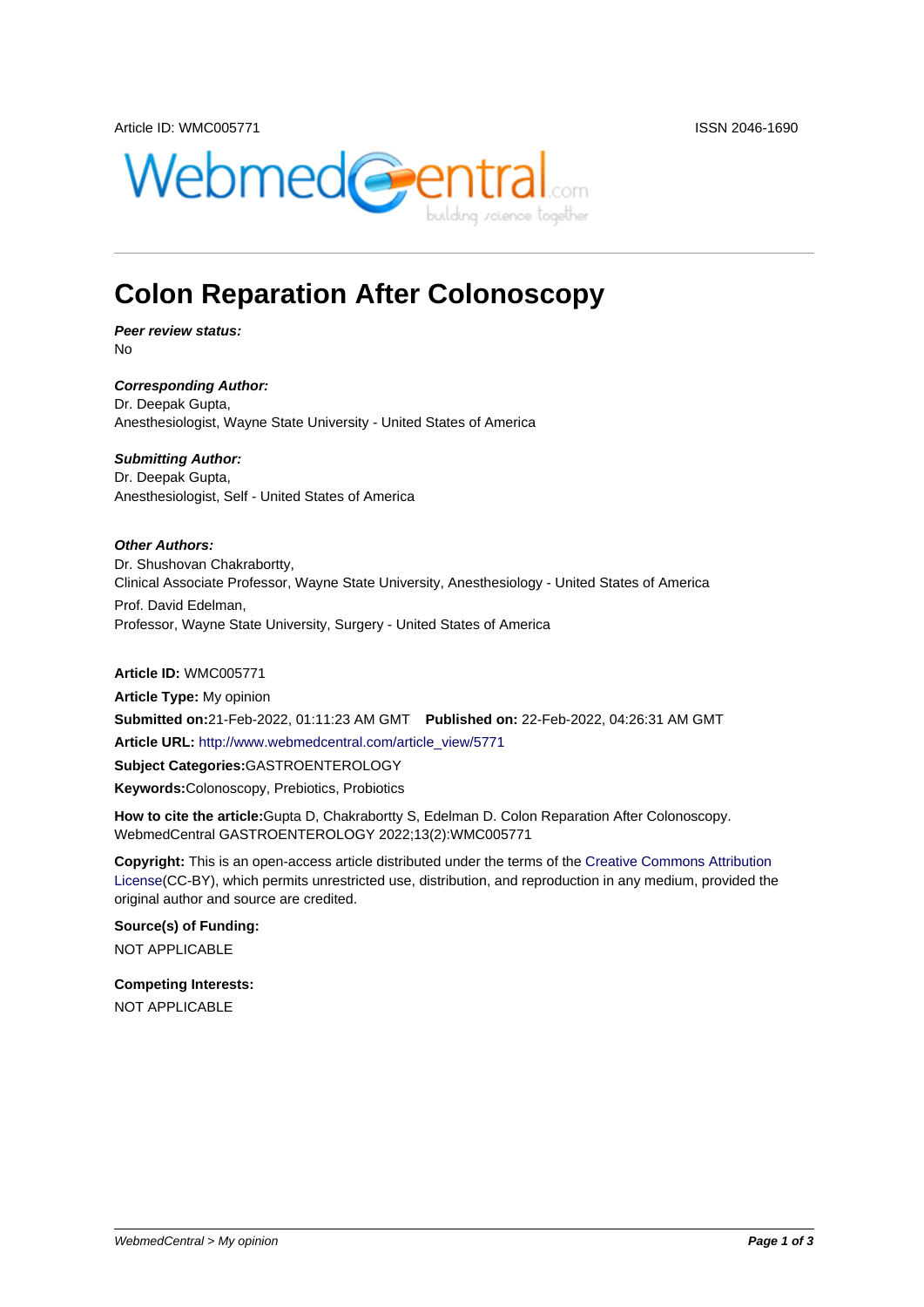# **Colon Reparation After Colonoscopy**

**Author(s):** Gupta D, Chakrabortty S, Edelman D

### My opinion

The science of biomes has continued to grow during the ongoing global pandemic. COVID-19 has affected our biomes. The use of protective gear limits the ability of biomes to replenish while the absence of social contact limits biomes' diversity. Our eating habits (processed foods) have also changed as we have quarantined for extended periods of time. There is an ongoing balance between probiosis and antibiosis [1-4]. Perioperative and peripartum medicine should evolve and include consideration for the use of synbiotics (prebiotics plus probiotics [5-6]).

### Â

As Bowel Prep for colonoscopy must be altering our biomes [7], we are putting forth the following questions:

- Should we first investigate patients $\hat{\mathbf{a}} \in \mathbb{M}^M$  colonic biomesâ€<sup>™</sup> diversity as deciphered from the irrigated and suctioned fluids during their colonoscopies?
- Why have we not realized yet that even the fiber man, Dr Denis Burkitt [8], if alive today would talk not only about eating fiber to naturalize our stool production but also about how eating fiber feeds our hungry gut biomes to normalize our stool production?
- Do we ever wonder about travelers $\hat{\mathbf{a}} \in \mathbb{T}^M$  constipation due to lost biomes just like we have been conscious about travelers' diarrhea due to pathogens' exposure?
- Can we agree that probiotics without prebiotics may be dangerous as by not providing foods for the expanded biomes, we are just adding more populations of hungry biomes in vivo while prebiotics without probiotics may be wasted as by not having any biomes to feed, prebiotics will just pass ex vivo?
- Must we always consider person's immune system's integrity when considering adding any biomes in the form of probiotics [9]?
- Do we ever wonder whether our zealous focus on colonoscopy-based screening for early diagnosis of colon cancer has made us ignore even discussing about potentially preventative role of our dietary habits against colon cancer?
- Are we ignoring our viromes (commensal virophages, bacteriophages and virions) in the wholesome perspective of our biomes' mutualism when we limit our focus to only our microbiomes (commensal bacteria) [10-13]?
- Are we $\hat{A}$  permanently reshaping $\hat{A}$  our nasal biomes with nasal decolonization in healthcare institutions?
- Are we permanently reshaping our newborns' biomes by adding more broad-spectrum antibiotics for surgical site infections $\hat{a} \in \mathbb{T}^M$  prophylaxis during

cesarean sections thus worsening the interference in essential vertical transmission of maternal biomes to their newborns?

- Are we going for the overkill when cleansing and preparing genital areas externally and internally (with povidone-iodine or chlorohexidine) not only during cesarean sections but also during spontaneous and induced vaginal deliveries?
- Do we ever wonder whether as compared to communal bathing in stagnant pools or ponds, communal bathing in flowing rivers or seas [14-15] may come in handy to flood our whole bodies with commensal biomes especially If pandemic mitigation measures continue to persist even after the pandemic is over?
- Will there be a futuristic role for auto-transplantation of suctioned irrigating fluids with patients $\hat{a} \in \mathbb{M}$  colonic biomes therein before finishing their colonoscopies?

#### Â

| PATIENT EDUCATION TEMPLATE: REPLENISH YOUR COLON AFTER YOUR COLONOSCOPY [16]                                                                                                              |  |
|-------------------------------------------------------------------------------------------------------------------------------------------------------------------------------------------|--|
| Â                                                                                                                                                                                         |  |
| Â                                                                                                                                                                                         |  |
| What happens before your colonoscopy?                                                                                                                                                     |  |
| - You take bowel preparation solution that is needed to clear up your colonic contents for visualization of your colon                                                                    |  |
| during colonoscopy                                                                                                                                                                        |  |
| Â                                                                                                                                                                                         |  |
| What happens during your colonoscopy?                                                                                                                                                     |  |
| - With irrigating water, your colon is further cleared of any remaining contents in your colonic lumen and mucus                                                                          |  |
| sticking to your colonic wall for better visualization of your colon during colonoscopy                                                                                                   |  |
| Â                                                                                                                                                                                         |  |
| What happens after your colonoscopy?                                                                                                                                                      |  |
| - It takes weeks for your colon to replenish its contents                                                                                                                                 |  |
| Â                                                                                                                                                                                         |  |
| Which colonic contents are we talking about?                                                                                                                                              |  |
| - Your colon contains biomes which are essential for your health<br>Â                                                                                                                     |  |
| What helps in replenishing these biomes?                                                                                                                                                  |  |
| - Your ingestion of prebiotic foods which your colonic biomes need to feed on and your ingestion of fermented foods                                                                       |  |
| which enrich diversity of your colonic biomes.                                                                                                                                            |  |
| Â                                                                                                                                                                                         |  |
| Which are the common prebiotic foods?                                                                                                                                                     |  |
| - Legumes, beans, peas, oats, bananas, berries, asparagus, garlic, onions are some prebiotic foods                                                                                        |  |
| Â                                                                                                                                                                                         |  |
| Which are the common fermented (probiotic) foods?                                                                                                                                         |  |
| - Yogurt, kefir, pickled vegetables, sauerkraut, kimchi, natto are some fermented (probiotic) foods                                                                                       |  |
| Â                                                                                                                                                                                         |  |
| What are the cost implications?                                                                                                                                                           |  |
| - Although most of these foods can be cost-effectively prepared at home, they may be affordably bought at cheaper                                                                         |  |
| prices from local farmers候 markets                                                                                                                                                        |  |
| Â                                                                                                                                                                                         |  |
| What are the options for those allergic to certain foods?                                                                                                                                 |  |
| - There are gluten-free and dairy-free options available as over-the-counter prebiotic and probiotic supplements<br>Â                                                                     |  |
|                                                                                                                                                                                           |  |
| What are the options for immunocompromised?                                                                                                                                               |  |
| - Check with your physician managing your immunocompromised state regarding which prebiotics and fermented<br>foods as well as which prebiotic and probiotic supplements are safe for you |  |
| Â                                                                                                                                                                                         |  |
| Besides prebiotics and probiotics, what else needs to be done for colonic reparation?                                                                                                     |  |
| - As colonoscopy is about visualizing what's in your colonic wall and to visualize better, what's in your                                                                                 |  |
| colonic lumen has to be drained out, thereafter colonic lumen is replenished by prebiotic foods and probiotic foods                                                                       |  |
| while colonic wall gets strengthened with sound sleep, regular exercise and stress busters                                                                                                |  |
|                                                                                                                                                                                           |  |

Summarily, although we envisage that the future endoscopists may consider investigating and exploring the safety of synbiotic (prebiotic plus probiotic) bowel preparation solutions to be routinely used prior to colonoscopy as well as evolving safe synbiotic (prebiotic plus probiotic) irrigating water solutions to be routinely used during colonoscopy, we as providers can make the case in the interim for bowel reparations with synbiotic foods post-colonoscopy after the currently prevalent use of non-synbiotic bowel preparation regimens and bowel irrigation regimens for and during colonoscopies.

## Reference(s)